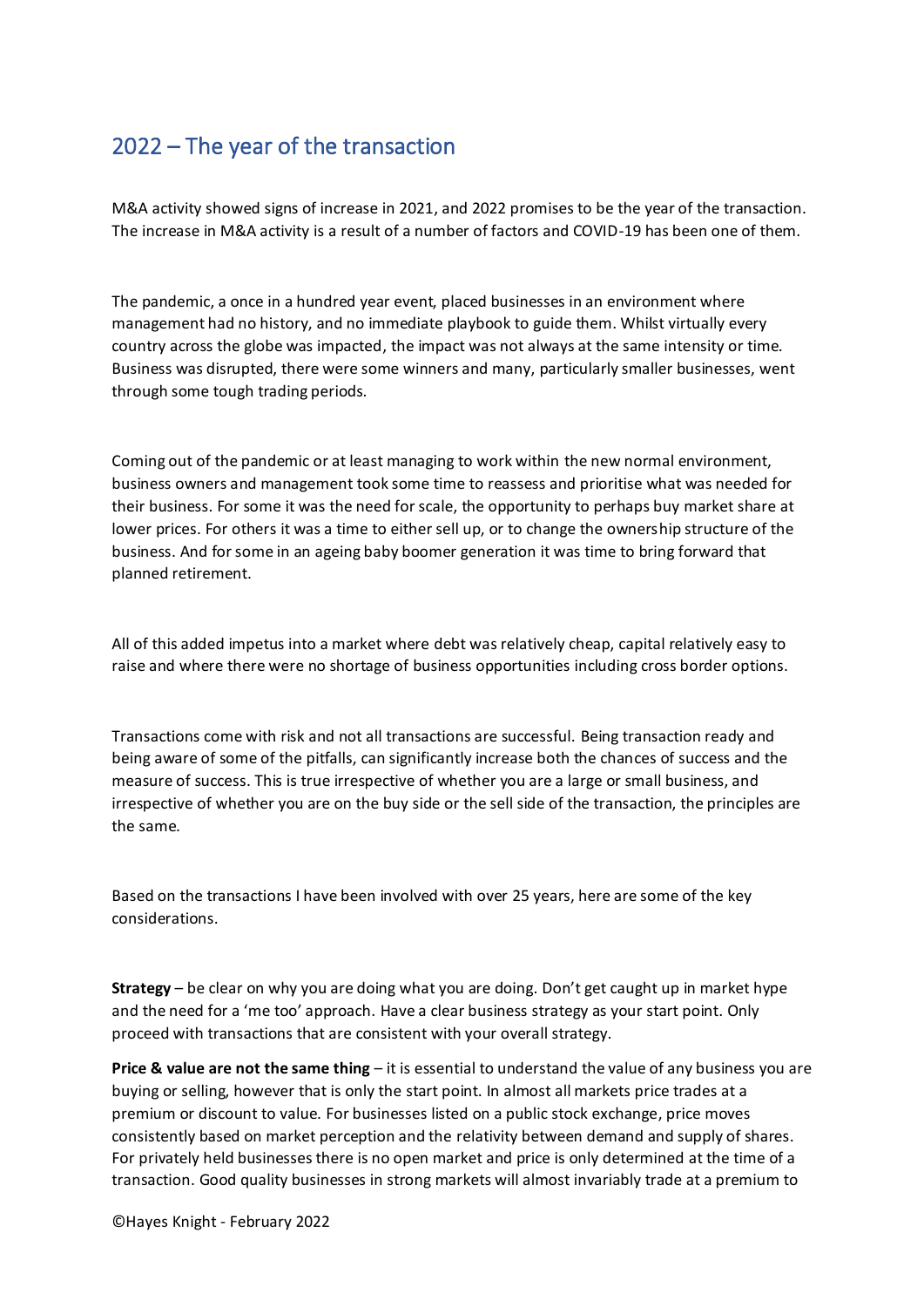value. Having a valuation on a business gives you a good base position. From there you need to decide on what premium or discount is achievable.

**Being transaction ready** – one common reason why transactions fall over is because one or both parties are not transaction ready. If you are the seller you should be prepared to complete a sale, have your financial data current, have an Information Memorandum on your business that provides a good business overview and showcases the strengths of the business, be ready for due diligence and know the price and terms you are looking to achieve. If you are the buyer you need to have your funding in place, know the price you are prepared to pay and the key terms that are essential to you in the transaction. Importantly both sides need to have people and time available to focus on getting the transaction completed.

**Understand your counter-party** – in over 50% of transactions the counter party is known. They may be a supplier, competitor, or someone in a complementary business channel. Take some time to understand them. Key things to understand include their capacity, motivation and people. Capacity is essential. You need to be reasonably certain that they are able to complete a transaction. Motivation is why do they want to do the transaction and how important is it to them. This goes to your bargaining position. It may be important to them to be able to complete the transaction quickly or to be able to announce it to the market. They may want to block one of their competitors who may also be interested in your business. Understanding the people you are dealing with is essential. We all have different personality types. Some work well with each other, some don't.

**Be careful about synergy value** – multiple studies show that buyers in most transactions over estimate the value of synergies. In any M&A transaction there may be synergies. These can be at either the expense line, where you believe there will be cost savings by combining the businesses or they may be at the revenue line where either new product or customer channels should be opened up as a result of the transaction. There is no question, synergies can turn a good transaction into a great transaction but be realistic with these. If you can only justify the transaction or the price you are going to pay through the synergy value, then the warning lights are flashing. Assess and quantify the synergies in the transaction but be conservative and realistic with them.

**Use an experienced adviser** – in most transactions you will want to use an adviser. An experienced adviser will pay for themselves many times over. They do this type of work all of the time and they can help you to avoid the pitfalls, negotiate around potential problems and identify better ways to structure and achieve an outcome. Importantly they should be dispassionate about the opportunity. It is likely that as a seller or buyer you will be emotionally invested in the transaction. This can lead to poor decision making. An experienced adviser will help you reduce this risk.

**Be prepared to walk away from the deal** – not every deal is a great deal and not every deal needs to be done. Sometimes the smartest move is to know when it is time to walk away. You should know in your own mind where your maximum price is if you are the buyer or the minimum price you will accept as a seller. You should also know the transaction terms which are essential to you and non negotiable.

**It doesn't get better than the honeymoon** – if the transaction is one where you will continue to work with the other party, it is essential that you have an effective working relationship and respect them. In the early stages of trying to get a deal across the line, everyone is on their best behaviour. If you are have difficulties or conflicts at the beginning it is only likely to get worse post the transaction.